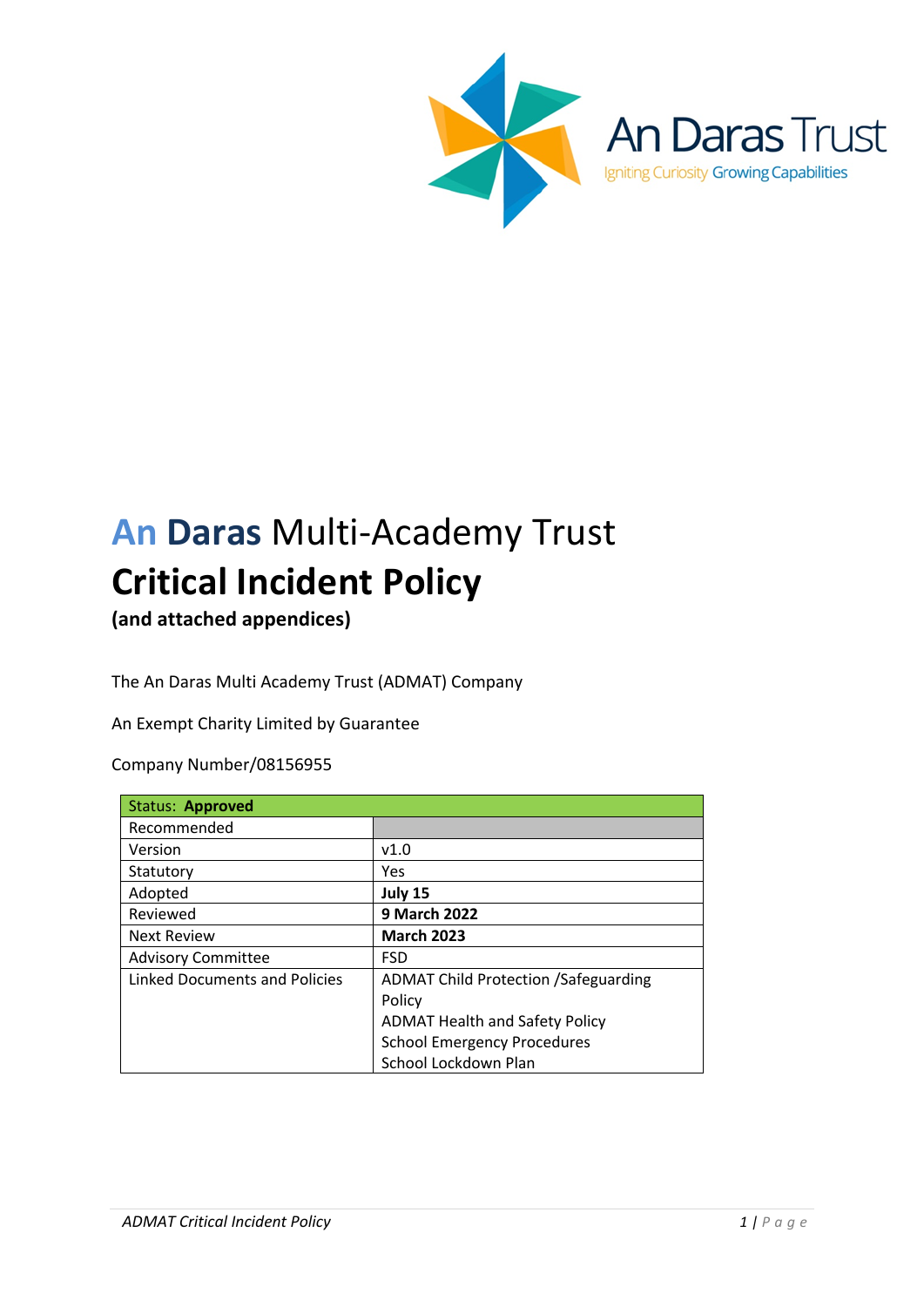

#### **Purpose:**

The purpose of this policy is to minimise the impact of critical incidents on the emotional and physical wellbeing of the school community through clear and timely communication, secure emergency planning and good after-incident procedures and welfare.

A critical incident is defined as "any sudden and unexpected incident or sequence of events which causes trauma which overwhelms the normal coping mechanisms of a school or of the MAT".

Critical incidents happen when least expected. When a school is affected by a crisis – all staff have an important role to play in supporting the emotional health and well-being of their school community and in maintaining control of the situation.

#### **Aims:**

- § Support staff in identifying incidents which may be critical for the MAT or school community
- Ensure any response to a critical incident is delivered in an informed manner
- Create an open, positive communicative climate where the needs of pupils and staff are met in critical incident situations
- § Outline critical incident emergency planning tools and guidance to support school leaders deal with difficult situations
- Promote active coping for pupils, parents and staff
- § Support establishment of positive working relationships and dialogue with outside

#### **Scope:**

The policy covers the approach taken during any critical incident and emphasises the importance of risk management before any event. This policy also encompasses any school specific lockdown procedures that are in place based on the Trust guidance – see **Appendix 11**. It provides as appendices the policy Emergency Management Planning tools and additional relevant guidance.

The Critical Incident Emergency Management Plan must balance the twin objectives of managing the incident and meeting the needs of the whole community. The Emergency Management Plan tool should identify the key tasks that need to be dealt with at various stages of a critical incident. These key tasks will include:

- A school response depending on the nature of the incident
- Need for possible school closure and emergency contact
- Essential tasks, contingency arrangements and staff deployment
- § Clear lines of communication
- A resource contact list of external agencies
- Support for staff and pupils
- Security arrangements
- **•** Procedures for dealing with the media
- Plans for long term follow up support
- Necessary actions for critical incidents during weekends or school holidays

The appendices attached to this policy statement are practical strategies or support to be used during any critical incident. The policy and procedures must be adhered to by all Senior Leaders in the Trust in the event of a critical incident. They have been created through consultation with the wider MAT leadership structure.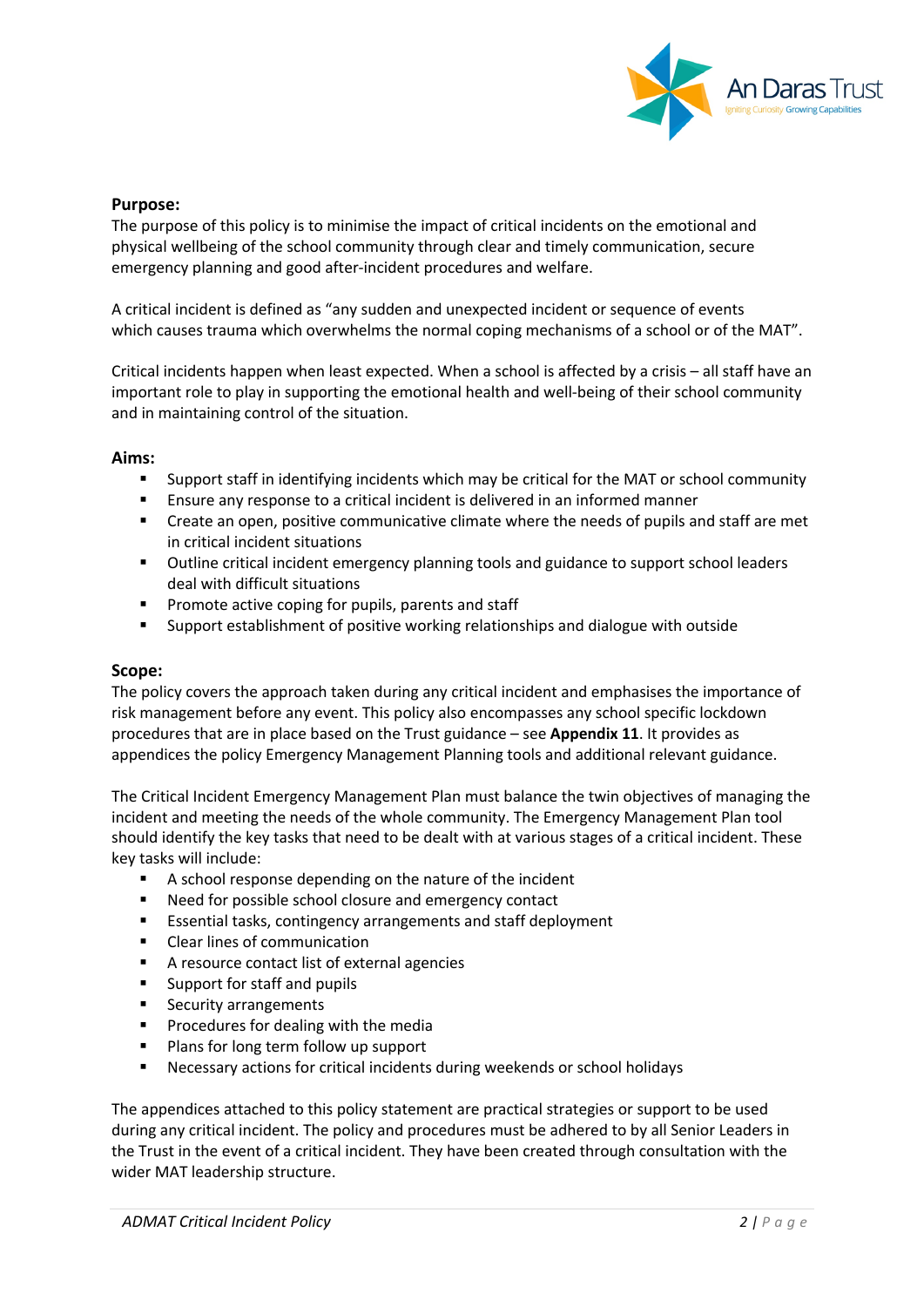## **Types of Critical Incidents which can affect schools**

- § Sudden death of pupil, staff member of parent
- Sudden disappearance of pupil, staff member or parent
- Death or injury to pupil or staff member on school visit
- Severe injury to pupil or staff member due to road traffic accident
- Serious assault on pupil or staff member in school
- Disturbed intruder on school premises during school day
- Serious damage to school building or property through fire, flood or vandalism
- Civil disturbance in the local community
- § Pupil, staff member or parent with contagious and dangerous illness
- Any immediate evacuation of the school with no likelihood of return for a number of hours or days

## **General Policy Principles**

## **Before an Incident**

Whilst the MAT or individual academy can take every precaution against critical incidents and some can never be planned for, the Trust understands the importance of being proactive and preparing for such events. Risk assessments must be completed at school level when there is any event or activity that could lead to a critical incident scenario.

**Appendix 2** is our Critical Incident Management Strategy Emergency Plan tool. The procedures highlight the importance of excellent and measured communication and the involvement of multiagency services in difficult situations. The procedure makes clear the roles and responsibilities of key individuals during a critical incident.

All aspects of Safeguarding and Health & Safety (see policies) are an absolute priority in all academies in the Trust. Each school has a planned Critical Incident Management Team with defined responsibilities - see **Appendix 1**. Each academy conducts regular fire practices and lock downs and the effectiveness of this, and the plan, is reviewed by the school Senior Team/LGAB regularly across the year.

Each individual academy has a detailed whole school Emergency Plan which is regularly reviewed by Heads of School, staff and Local Governing Bodies as part of their delegated responsibilities.

## **During an Incident**

Whilst no two incidents will be the same, some similarity in approach can be planned for. As soon as an individual academy becomes aware of any incident that might have an impact, the CEO or Executive Head Teacher (EHT), or Head of School (HoS) in their absence, should establish the facts and assess its significance for the individual academy and the MAT.

At this point the Critical Incident Management Plan will be triggered by either the CEO, EHT or HoS. The key tasks are listed in the plan. As stated above, the emphasis is on clear and timely information and the need to minimise the psychological impact to all, through a highly supportive and well organised response.

## **After the Incident**

The aim of the work carried out in an individual academy during the following days, weeks and months is to help the immediate and broader community come to terms with the incident.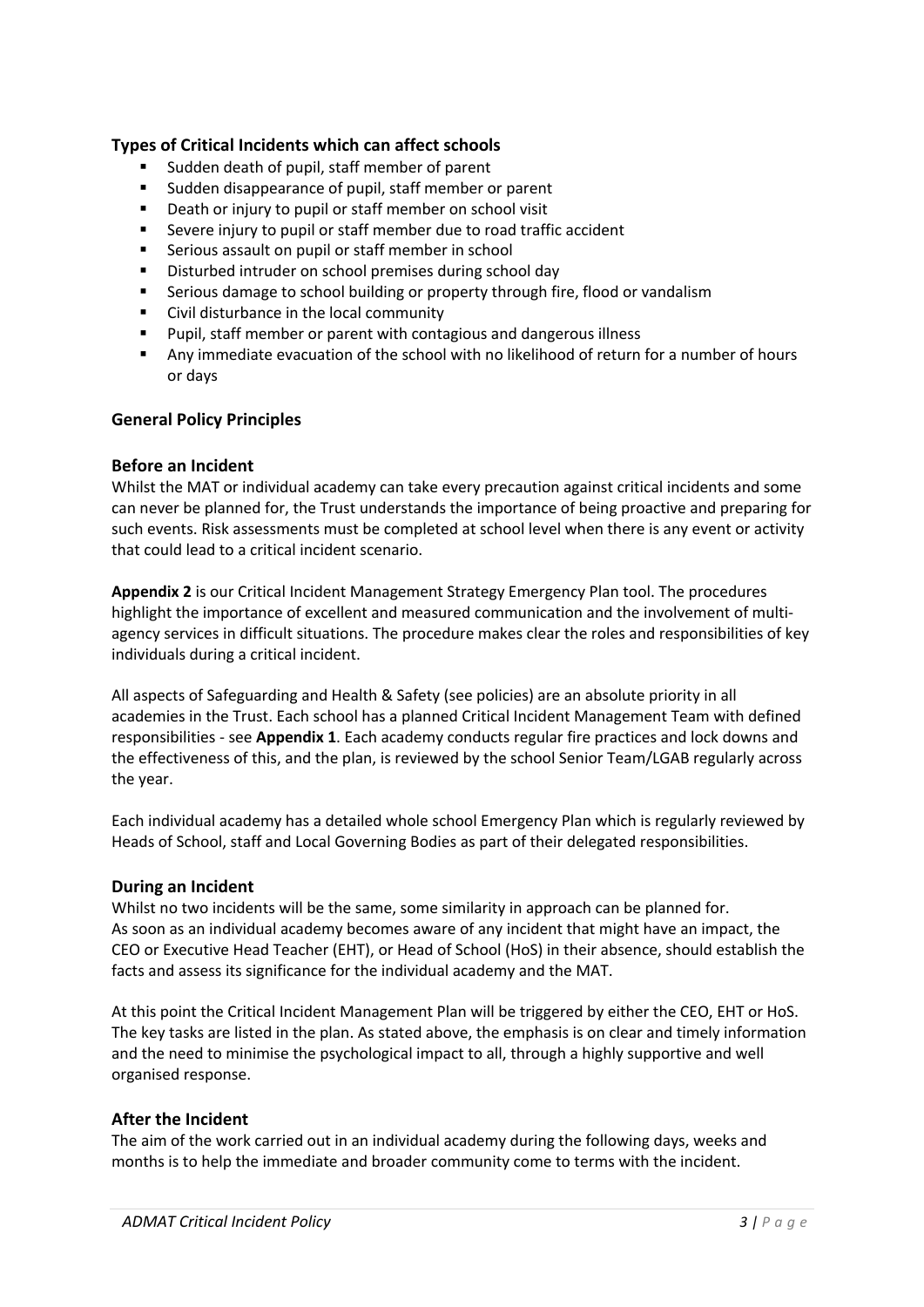A return to normal routine requires sensitive planning, timing and implementation. All staff should monitor pupils' emotional well-being and be attentive to any on-going difficulties, particularly amongst those most directly affected and vulnerable groups. Staff should also, be mindful of the well-being of colleagues and report any concerns to the Senior Team.

Some staff and pupils may need more support in adjusting to normal routines. A sensitive approach to encouraging this via home visits, rotas of support, phased returns may be implemented as appropriate.

Following any critical incident, the Trust will carry out a review. The review should consider the following: -

- What went well, what was most/least helpful?
- Were there any gaps?
- Have all necessary referrals to support been made?
- Is there any unfinished communication (e.g. insurance, press)?
- Have all records been secured?
- Have any identified training needs been identified?
- Does the Critical Incident Management Plan need to be reviewed?

All leaders in the Trust will be prepared to lend support to any other academy in the group during and after a critical incident.

## **Appendices to Policy (numbered 1 to 11)**

Detail resources, guidance and templates which support implementation of this policy and the Emergency Management Plan template required to deal with any critical incidents.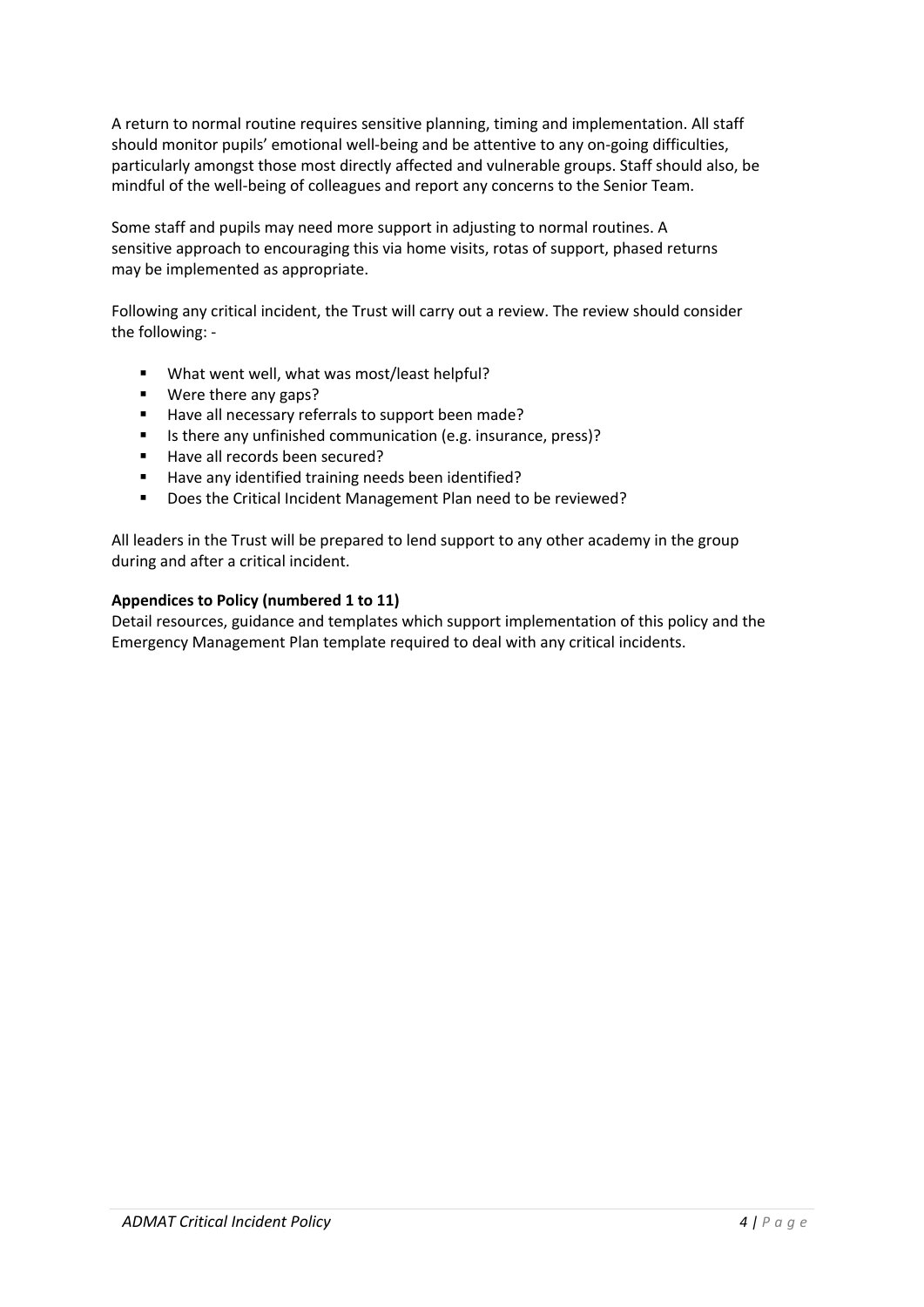# **Appendix 1 Key Responsibilities**

## **Lead Co-ordinator**

The CEO, Executive Head teacher or Head of School (delegate in their absence) will be the Lead Coordinator for any incident or event under this procedure. They will:

- § Overview the situation and delegate tasks and roles below to appropriate staff with the relevant skills and competence;
- Be the central point of contact for information both internally and externally, but may not be the person leading direct communications with these parties;
- Ensure the relevant authorities are informed of the incident.

#### **Welfare**

It is important that a member of the Senior Leadership Team is given the responsibility for determining appropriate actions to ensure the welfare of pupils and staff. There may be a need for both immediate and long-term actions following an incident. This person will coordinate post incident care and support.

#### **Communications**

Good internal and external communications are vital for the efficient management of an incident or event. The Executive Head teacher/Head of School will nominate individuals with clear responsibilities for internal and external communications and these may include Central MAT staff. Specific communication requirements are detailed later in this document.

#### **Resources**

Generally, the Academy Central Team will be tasked with ensuring resources are managed during, immediately after and longer term following an incident. This will include ensuring good access to and exit from site and how to shut off electricity, gas and water supplies appropriate to the incident. Provision of temporary classrooms, canteen facilities, information technology, furniture and stationery etc. will be the responsibility of this team.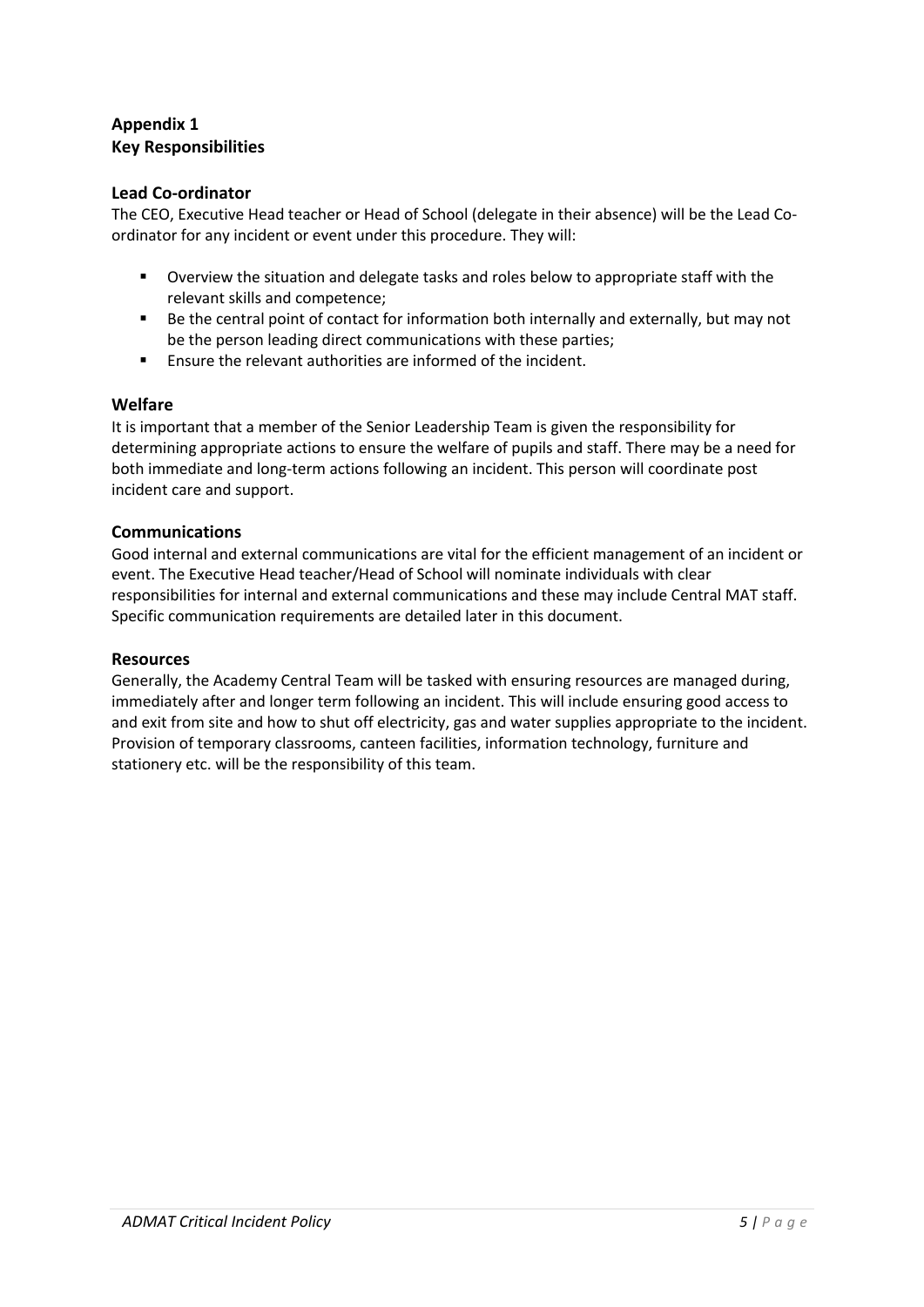# **Emergency Management Plan Tool – Not exhaustive and not all elements are applicable to critical incident situation**

| <b>Action</b><br>1. Identify the Emergency     |                                   | Delegated to: Initials |                        |                  |                            |                      |       |
|------------------------------------------------|-----------------------------------|------------------------|------------------------|------------------|----------------------------|----------------------|-------|
|                                                |                                   | Actioned: V            |                        |                  |                            |                      |       |
| 2. Ensure all shaded boxes have been actioned  |                                   | <b>Fatal or</b>        | Damage                 | External         | Internal                   | <b>Security</b>      | Media |
| 3. Consider if any further actions need taking |                                   | <b>Serious</b>         | to                     | <b>Incidents</b> | Incident                   | or                   | Issue |
|                                                |                                   | <b>Injury</b>          | the<br><b>Building</b> | (Visits)         | <b>Affecting</b><br>School | Lockdown<br>Incident |       |
| <b>IMMEDIATE</b>                               | Phone Emergency                   |                        |                        |                  |                            |                      |       |
|                                                | Services                          |                        |                        |                  |                            |                      |       |
|                                                | (Police/Ambulance/Fire)           |                        |                        |                  |                            |                      |       |
|                                                | Make sure the site is safe        |                        |                        |                  |                            |                      |       |
|                                                | for pupils and staff              |                        |                        |                  |                            |                      |       |
|                                                | Sweep site for any issues         |                        |                        |                  |                            |                      |       |
|                                                | (go in groups of 3)               |                        |                        |                  |                            |                      |       |
|                                                | Contact the CEO or                |                        |                        |                  |                            |                      |       |
|                                                | another Executive Head            |                        |                        |                  |                            |                      |       |
|                                                | teacher in the Trust              |                        |                        |                  |                            |                      |       |
|                                                | CEO will ensure that the          |                        |                        |                  |                            |                      |       |
|                                                | Chair of Directors/LGAB           |                        |                        |                  |                            |                      |       |
|                                                | and other relevant                |                        |                        |                  |                            |                      |       |
|                                                | people are informed               |                        |                        |                  |                            |                      |       |
|                                                | Make sure all senior              |                        |                        |                  |                            |                      |       |
|                                                | leaders are on site and           |                        |                        |                  |                            |                      |       |
|                                                | aware if not on-site              |                        |                        |                  |                            |                      |       |
|                                                | contact them                      |                        |                        |                  |                            |                      |       |
|                                                | Shut down areas where             |                        |                        |                  |                            |                      |       |
|                                                | the incident has                  |                        |                        |                  |                            |                      |       |
|                                                | happened and stop foot<br>traffic |                        |                        |                  |                            |                      |       |
|                                                | Decide if a full lockdown         |                        |                        |                  |                            |                      |       |
|                                                | is needed                         |                        |                        |                  |                            |                      |       |
|                                                | Make sure computer                |                        |                        |                  |                            |                      |       |
|                                                | systems working and MIS           |                        |                        |                  |                            |                      |       |
|                                                | can be accessed                   |                        |                        |                  |                            |                      |       |
|                                                | Setup Incident Rooms and          |                        |                        |                  |                            |                      |       |
|                                                | <b>Interview Rooms</b>            |                        |                        |                  |                            |                      |       |
|                                                | Contact parents of any            |                        |                        |                  |                            |                      |       |
|                                                | student directly involved         |                        |                        |                  |                            |                      |       |
|                                                | or any next of kin                |                        |                        |                  |                            |                      |       |
|                                                | Ensure any injured party          |                        |                        |                  |                            |                      |       |
|                                                | is accompanied until their        |                        |                        |                  |                            |                      |       |
|                                                | family arrive                     |                        |                        |                  |                            |                      |       |
|                                                | Make sure the external            |                        |                        |                  |                            |                      |       |
|                                                | site is safe for students         |                        |                        |                  |                            |                      |       |
|                                                | and staff and that all are        |                        |                        |                  |                            |                      |       |
|                                                | accounted for                     |                        |                        |                  |                            |                      |       |
|                                                | Keep all students and             |                        |                        |                  |                            |                      |       |
|                                                | staff in one area that is         |                        |                        |                  |                            |                      |       |
|                                                | secure and accessible             |                        |                        |                  |                            |                      |       |
|                                                | If necessary arrange              |                        |                        |                  |                            |                      |       |
|                                                | additional staffing from          |                        |                        |                  |                            |                      |       |
|                                                | elsewhere in the Trust            |                        |                        |                  |                            |                      |       |
|                                                | Risk assess $-$ is a statutory    |                        |                        |                  |                            |                      |       |
|                                                | investigation likely - See        |                        |                        |                  |                            |                      |       |
|                                                | Appendix 7                        |                        |                        |                  |                            |                      |       |
| <b>COMMUNICATION</b>                           | Inform all staff of the           |                        |                        |                  |                            |                      |       |
|                                                | incident (start with all          |                        |                        |                  |                            |                      |       |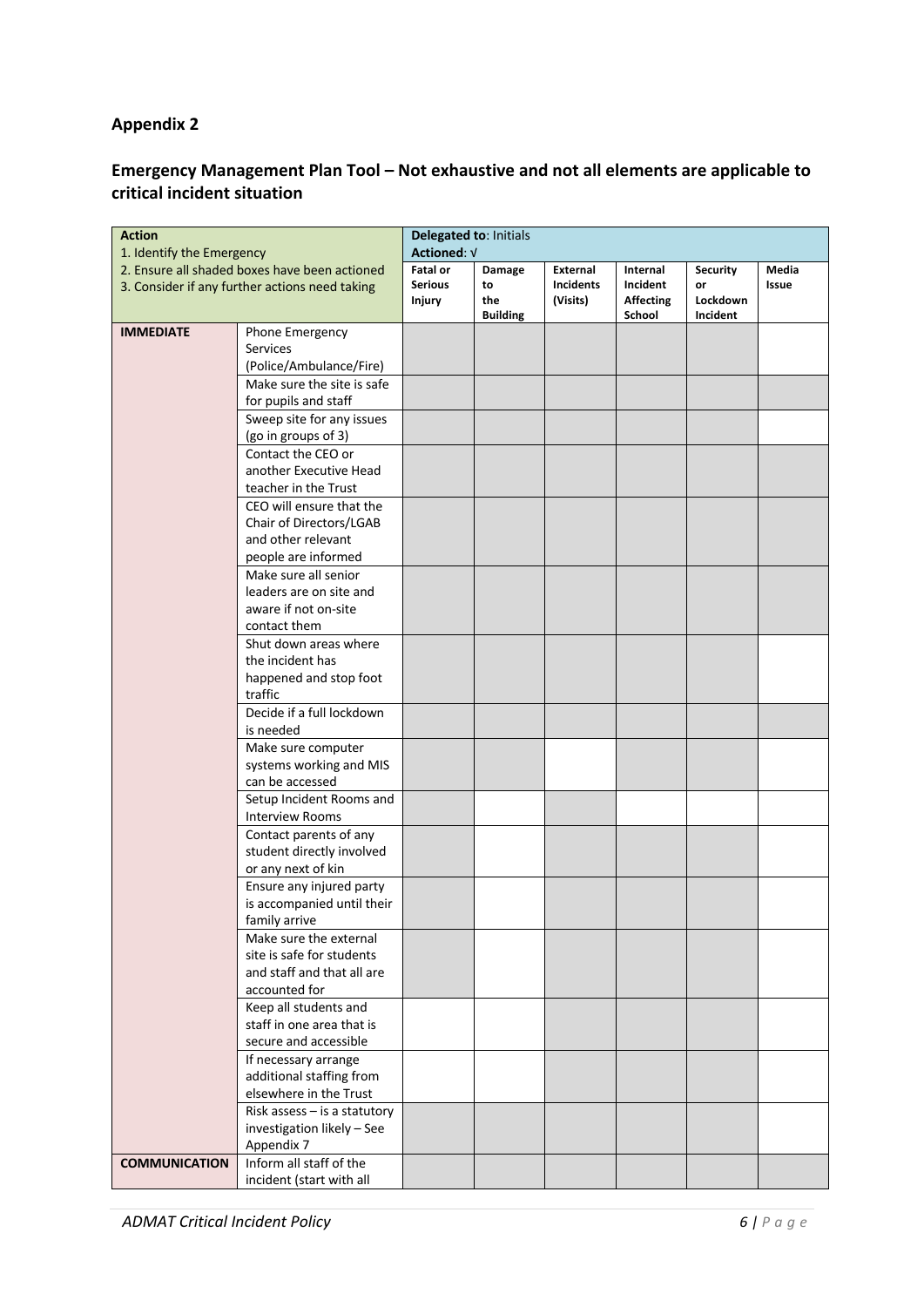|                 | staff not teaching) - See<br><b>Initial Staff Briefing Guide</b> |  |  |  |
|-----------------|------------------------------------------------------------------|--|--|--|
|                 | Appendix 3                                                       |  |  |  |
|                 | Brief reception to field                                         |  |  |  |
|                 | calls and provide a script                                       |  |  |  |
|                 | and ensure a dedicated                                           |  |  |  |
|                 | phone line is available                                          |  |  |  |
|                 | Inform pupils - See                                              |  |  |  |
|                 | appendix 4                                                       |  |  |  |
|                 | Provide reception with                                           |  |  |  |
|                 | additional staff (away                                           |  |  |  |
|                 | from reception if                                                |  |  |  |
|                 | possible)<br>Give additional staff roles                         |  |  |  |
|                 | to monitor site                                                  |  |  |  |
|                 | Inform teaching staff and                                        |  |  |  |
|                 | pupils via a short memo                                          |  |  |  |
|                 | inform about use of                                              |  |  |  |
|                 | phones                                                           |  |  |  |
|                 | Update the website                                               |  |  |  |
|                 | Prepare and send text                                            |  |  |  |
|                 | message                                                          |  |  |  |
|                 | Setup and agree a media                                          |  |  |  |
|                 | strategy including a                                             |  |  |  |
|                 | media/press statement -                                          |  |  |  |
|                 | See Appendix 6                                                   |  |  |  |
|                 | Have a follow up staff<br>briefing the next morning              |  |  |  |
|                 | Send a letter to all                                             |  |  |  |
|                 | parents - See Appendix 5                                         |  |  |  |
|                 | Have a parent's briefing                                         |  |  |  |
|                 | Contact Children's'                                              |  |  |  |
|                 | Services/LADO                                                    |  |  |  |
| <b>WELFARE</b>  | Make sure food and drink                                         |  |  |  |
|                 | is available for classrooms                                      |  |  |  |
|                 | if needed                                                        |  |  |  |
|                 | Assess initial impact on                                         |  |  |  |
|                 | staff/pupils                                                     |  |  |  |
|                 | Is there food and drink<br>available for staff                   |  |  |  |
|                 | Inform canteen of any                                            |  |  |  |
|                 | changes to the school day                                        |  |  |  |
|                 | Arrange monitoring and                                           |  |  |  |
|                 | support for any pupils or                                        |  |  |  |
|                 | staff directly impacted                                          |  |  |  |
|                 | Make sure a copy of all                                          |  |  |  |
|                 | incident and witness                                             |  |  |  |
|                 | reports are made                                                 |  |  |  |
|                 | Designate areas for break                                        |  |  |  |
|                 | and lunch and times for                                          |  |  |  |
|                 | year groups<br>Exit plan for pupils agreed                       |  |  |  |
|                 | Decide when normal                                               |  |  |  |
|                 | routine can be re-                                               |  |  |  |
|                 | established                                                      |  |  |  |
|                 | Consider religious or                                            |  |  |  |
|                 | cultural issues which may                                        |  |  |  |
|                 | affect individuals or                                            |  |  |  |
|                 | communities                                                      |  |  |  |
| <b>EXTERNAL</b> | <b>Contact Counsellors</b>                                       |  |  |  |
|                 | <b>Contact HR for Media</b>                                      |  |  |  |
|                 | Support                                                          |  |  |  |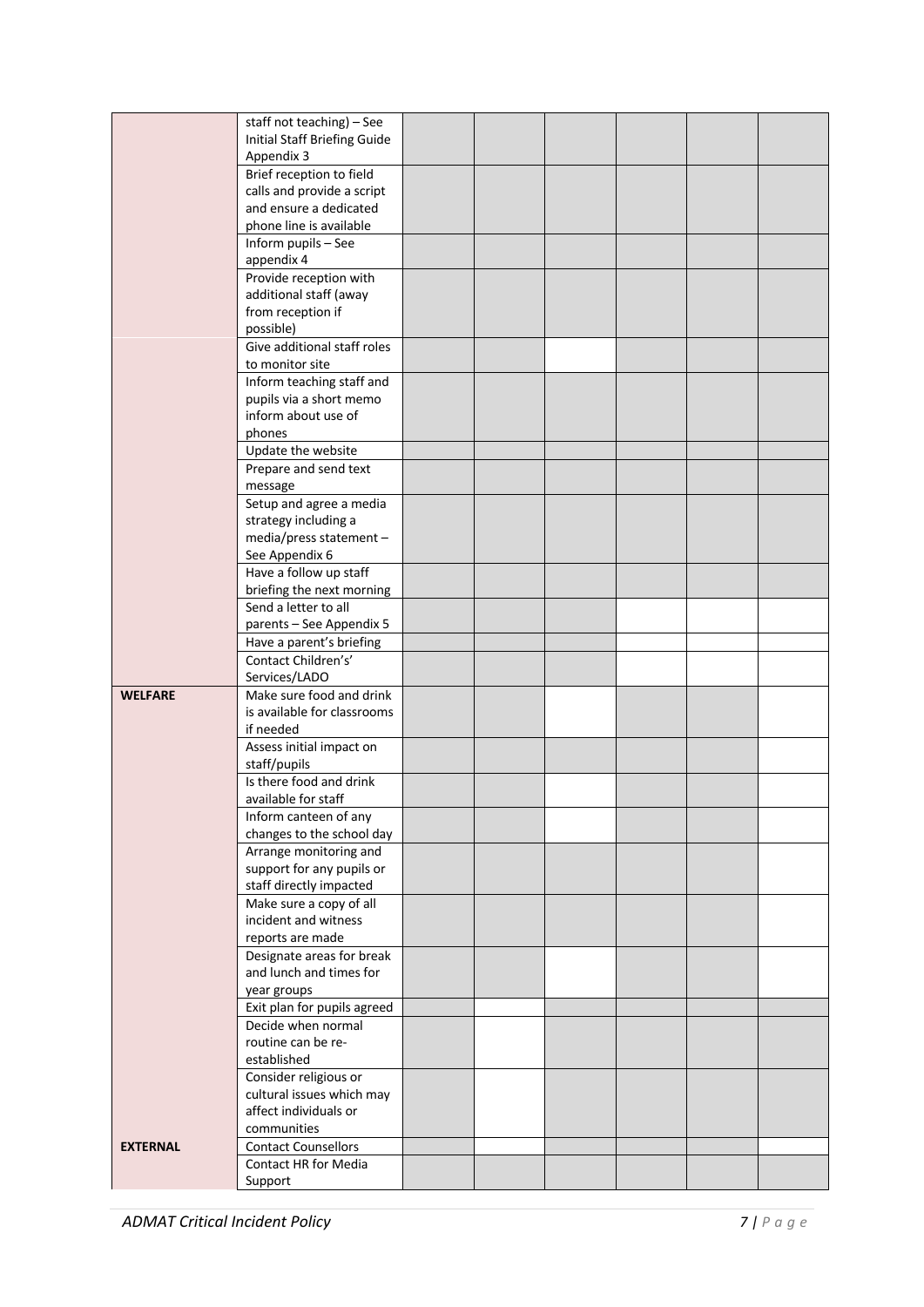|                      | Contact Insurance<br>Company |  |  |  |
|----------------------|------------------------------|--|--|--|
|                      | <b>Contact HSE</b>           |  |  |  |
|                      | Contact other schools to     |  |  |  |
|                      | inform them of issues        |  |  |  |
|                      | <b>Contact further Local</b> |  |  |  |
|                      | Governors/Directors          |  |  |  |
|                      | Is additional security       |  |  |  |
|                      | needed                       |  |  |  |
| <b>NEXT DAY/WEEK</b> | If the site is safe continue |  |  |  |
|                      | normal operations            |  |  |  |
|                      | Arrange a meeting with       |  |  |  |
|                      | parents                      |  |  |  |
|                      | Arrange a meeting with       |  |  |  |
|                      | Insurance company            |  |  |  |
|                      | Keep in regular contact      |  |  |  |
|                      | with any affected staff or   |  |  |  |
|                      | students who are absent      |  |  |  |
|                      | Debrief and review plan      |  |  |  |
|                      | and update where             |  |  |  |
|                      | necessary                    |  |  |  |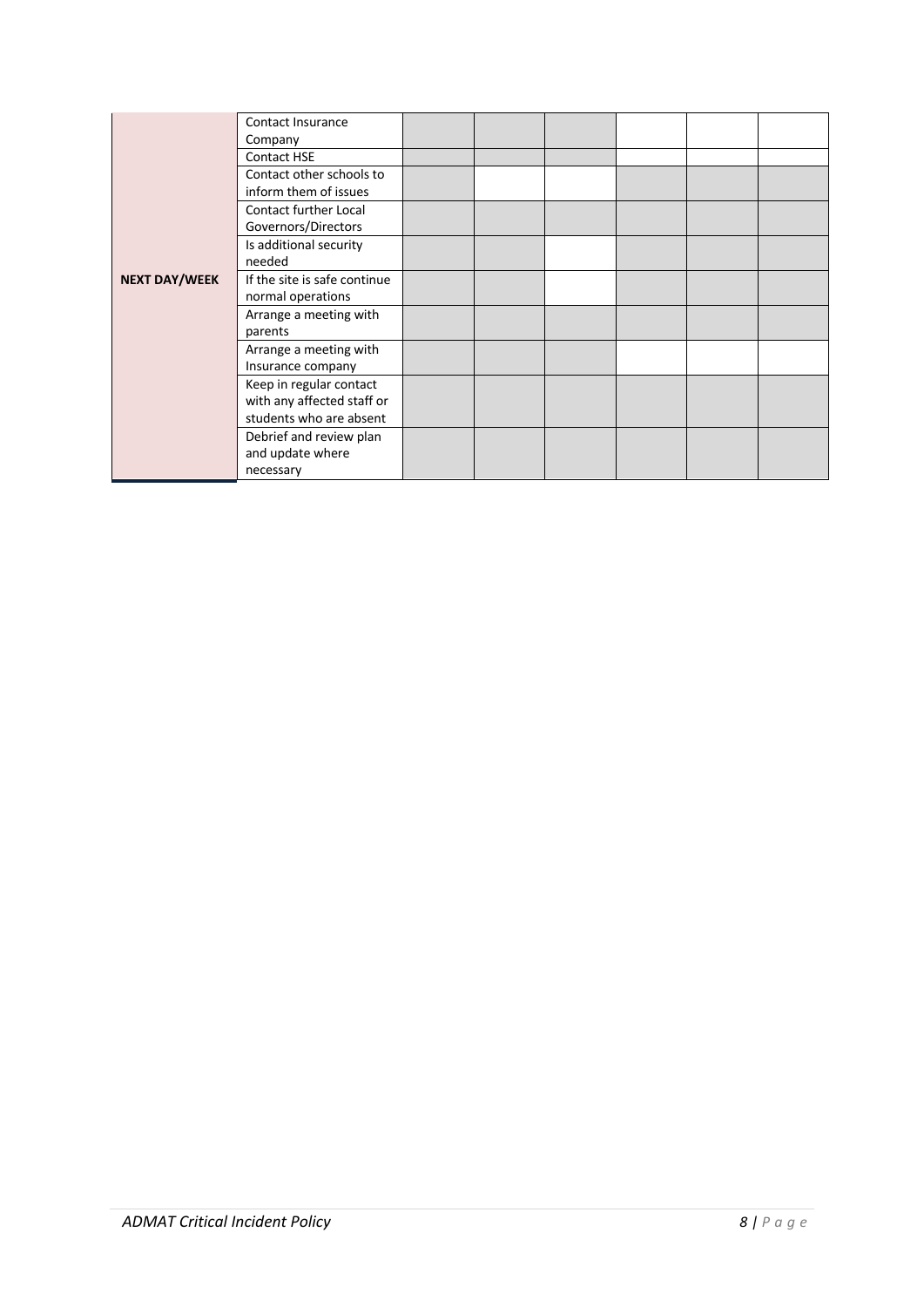## **Initial Staff Briefing Guide;**

- Give a brief statement of factual information
- Outline the schools initial response and proposed plan of action
- Allow staff to ask questions and to get a response
- Outline staff responsibility for monitoring pupil and staff welfare
- Identify vulnerable staff and pupils who may be at risk
- Advise staff on procedure for dealing with media enquiries
- Advise staff on agreed procedure for informing pupils and parents
- Inform staff of support services available
- Reassure staff that they will be supported
- Advise staff of time/place of next briefing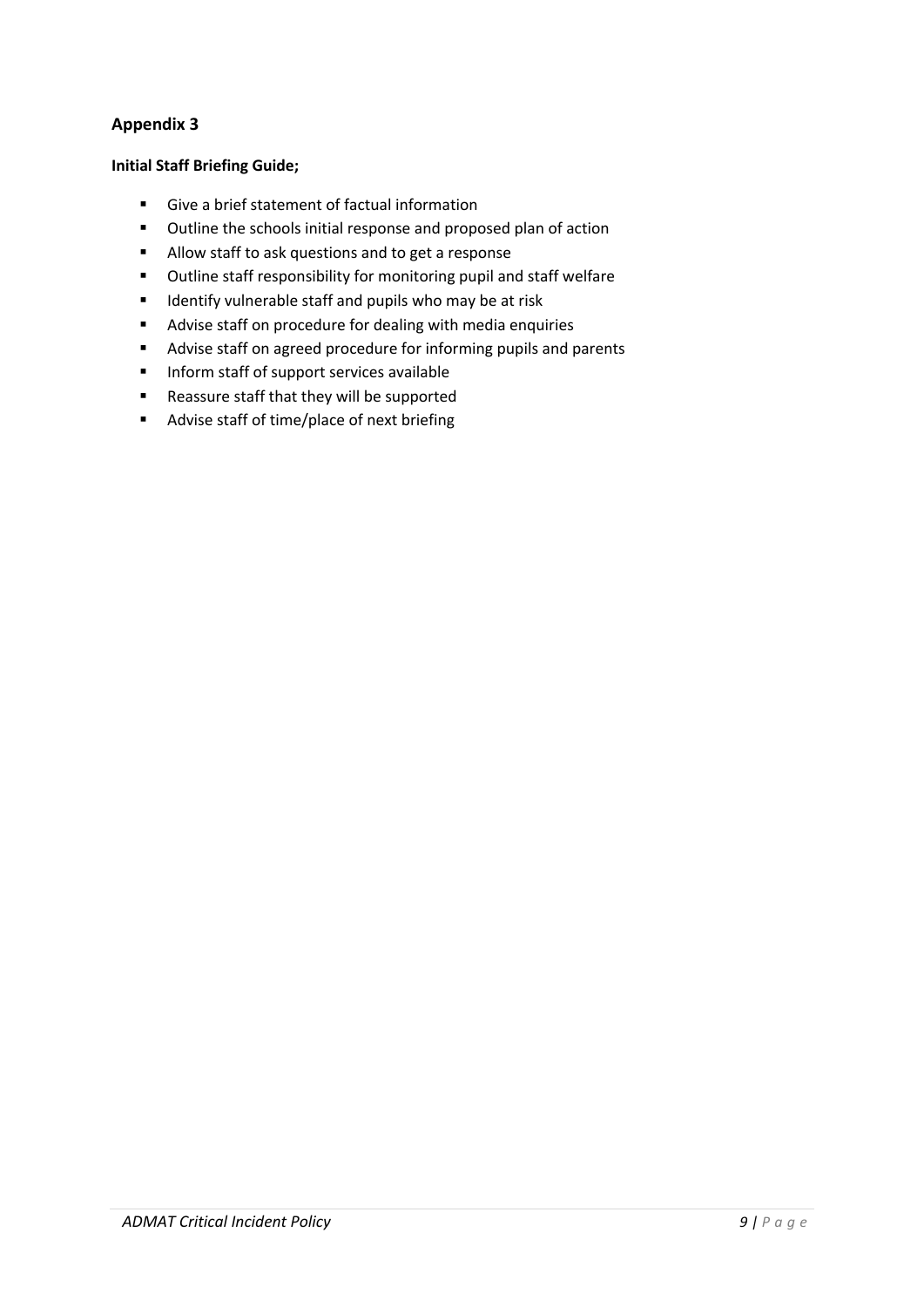## **Informing Pupils Guide;**

- Important to inform pupils of a critical incident as soon as possible. Attention needs to be paid by the Critical Incident Leader as to what needs to be communicated and how it is communicated – See **Appendix 8** for further guidance
- Consideration to pupil needs must be given. Very young pupils and those with special educational needs must be informed in a way which is appropriate, using language and communication methods familiar to them
- To reduce the potential for creating a highly charged emotional atmosphere consider informing pupils in small groups – for example siblings, close friends, class group preferably in their normal class setting.
- **•** The best person to communicate with pupils is their normal class teacher. Staff may decline this task if they feel unable to do it.
- § When there has been a death it is important that the bereaved families right to privacy is respected. Any announcement should advise pupils of what support services or arrangements are in place and how these can be accessed.
- Staff need to be aware that young children's understanding of death will depend on their cognitive and developmental stage – guidance attached provides information on the concept and common reactions to death in various age ranges – see **Appendix 9.**
- In case of suspected suicide there a number of issues that need to be considered these are outlined in guidance attached – see **Appendix 10.**
- If there are pupils absent from school will also need to be considered early contact with the parents is essential to ensure pupils can be informed quickly and sensitively
- § Vulnerable pupils will also require extra consideration of how information is communicated to them, They can include:
	- $\triangleright$  Close friends and relatives of those affected
	- $\triangleright$  Pupils with a history of self-harm or suicidal ideation
	- $\triangleright$  Pupils who have experienced recent bereavement or separation
	- $\triangleright$  Pupils with mental health issues
	- $\triangleright$  Pupils with a history of substance abuse.
	- $\triangleright$  Pupils with child protection needs.
	- $\triangleright$  Pupils with learning, communication or sensory issues.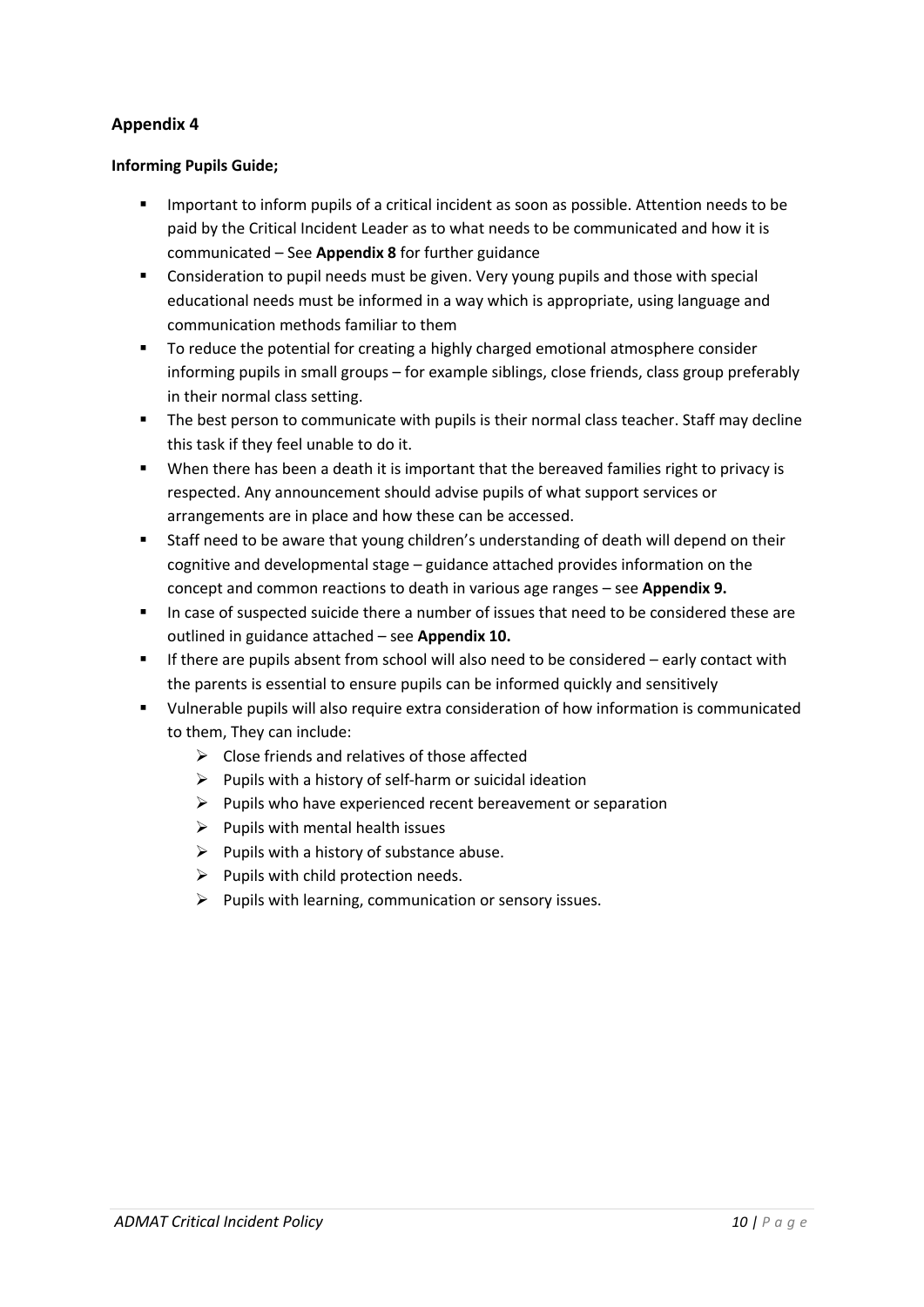## **Informing Parents Guide;**

- The type of critical incident will determine the nature of the contact with parents and the urgency with which this is done.
- Parents of pupils directly involved should be telephoned or visited
- Other parents may be informed, and this is most likely done most effectively by letter. Examples are attached below
- § When contacting parents, it is important that that any information must be factual and accurate. School should ensure it considers the needs of parents who do not speak or read English.
- School should have as part of their whole school emergency plan or lockdown procedure a mechanism which allows them to contact all parents as a matter of urgency.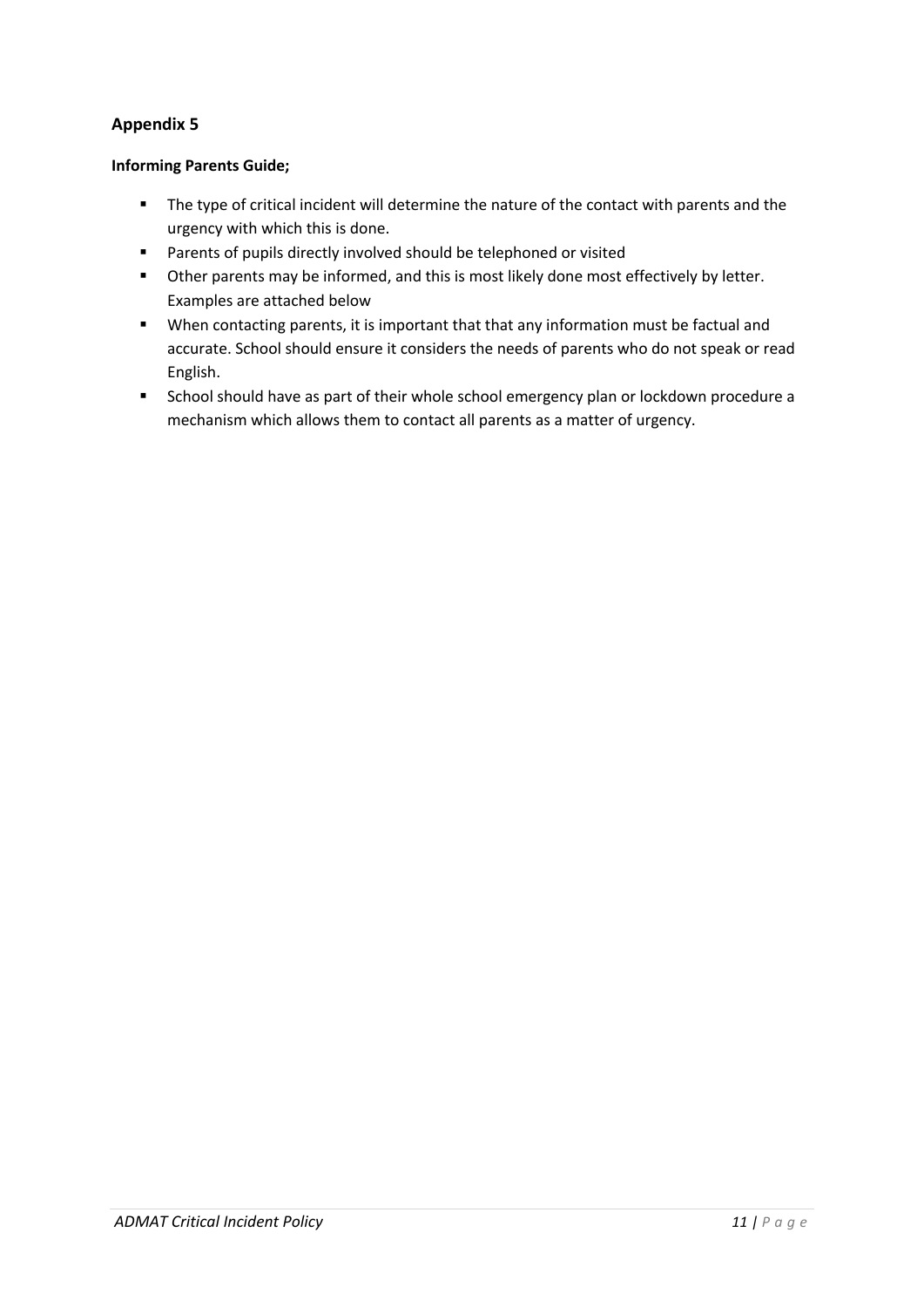#### **Informing the Media. Before making any media statement it is strongly recommended that;**

- A check is carried out with any emergency services involved with the incident.
- A decision is made on who will handle all initial and subsequent media relations.
- An accurate, factual report is prepared as a background to any questions.
- Ensure no other staff make comment or provide comment on the incident in any way including social media.
- News media should not be permitted on school property without the prior approval of the senior leader. This applies to television, radio, print media or photographers.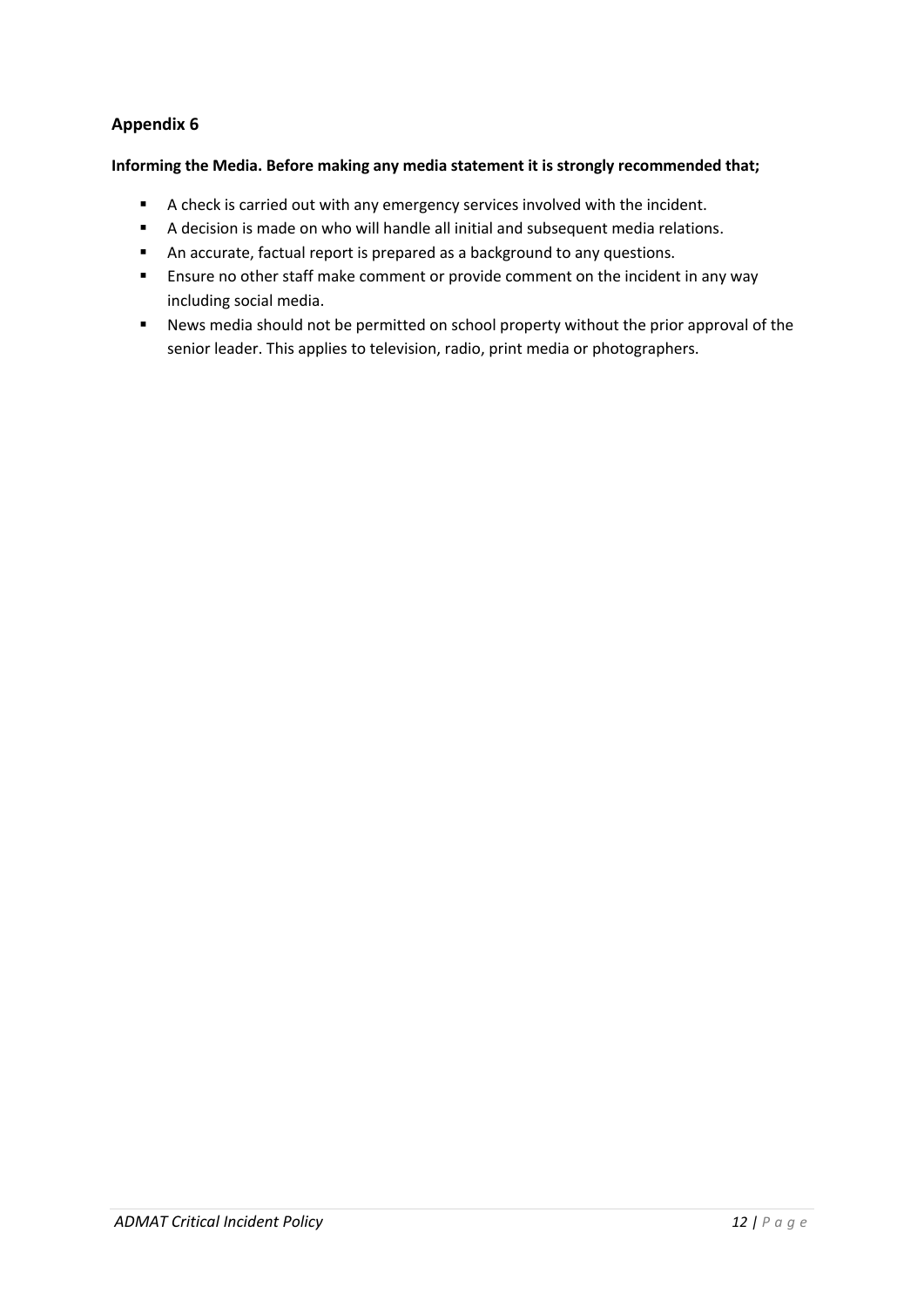## **Statutory Investigations;**

- School and critical incident lead needs to be aware that a critical incident may lead to a statutory investigation by the relevant regulatory or statutory body.
- It is important that schools anticipate being asked to contribute information about the incident and have taken steps to ensure all relevant records or evidence is secured.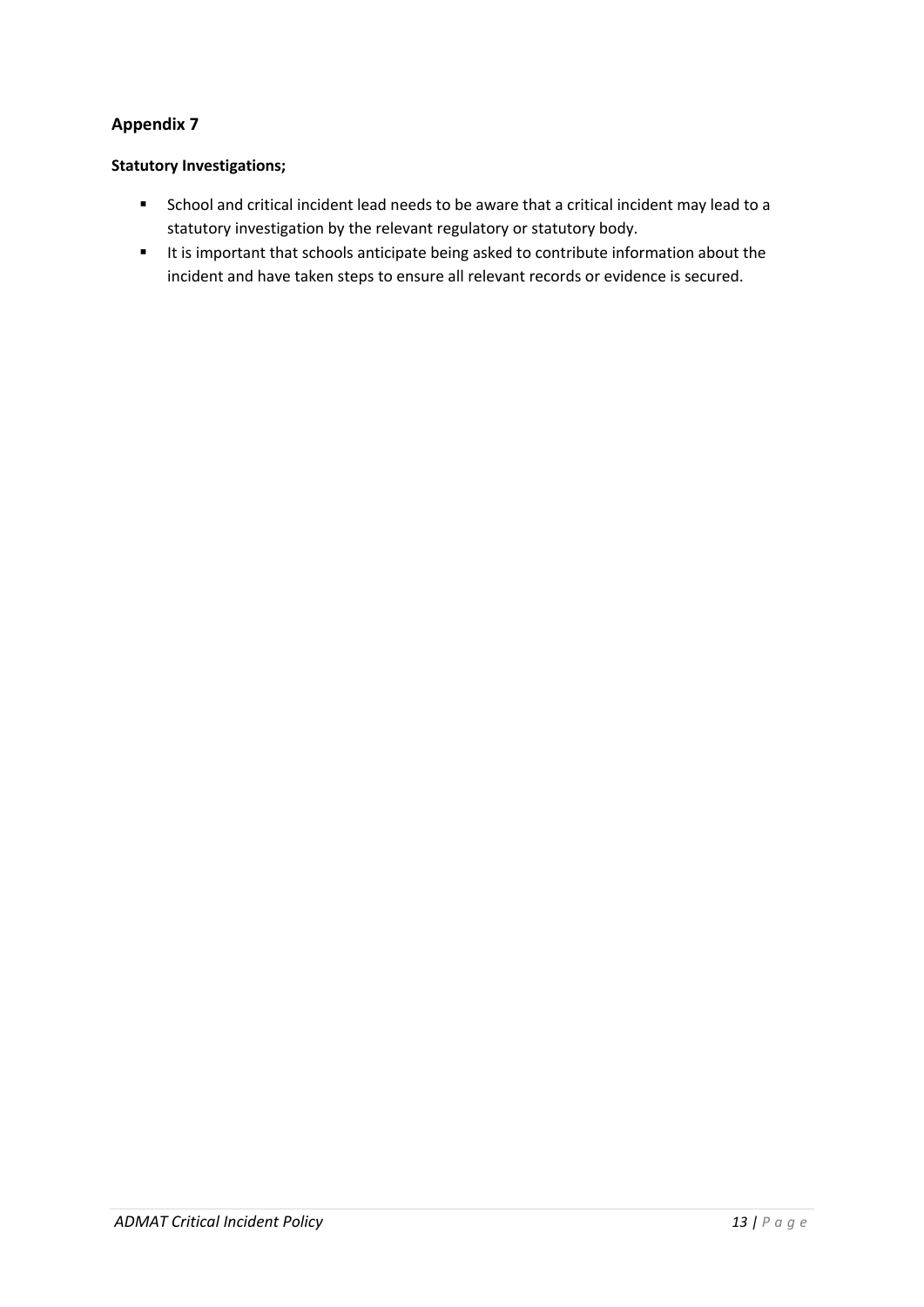## **Breaking News to Pupils;**

- § Before telling the pupils about an incident consideration needs to be given to issuing the "Information sheet for Pupils" and allowing time for discussion.
- **•** If the incident involves the disappearance or sudden death of a pupil or member of staff it is important to consider the wishes of "the family" and remember their right to privacy.
- Teachers should relay the information, agreed at the staff briefing, to pupils at schools preferably at the same time. Relaying the information to vulnerable pupils and pupils absent from school also needs to be considered. Any "news" should contain appropriate language and factual information only with clear, concise, "bite size" explanations delivered in a calm manner.

## **REMEMBER;**

- Be patient you many have to repeat the information many times. Be honest, specific and straightforward - it is acceptable to say you do not have all the answers.
- Be available for the pupil. Monitor initial reactions. Allow time for pupils to discuss their feelings. Provide reassurance and information about the school support which is available. Inform pupils of a designated area should they be unable to stay in class.
- § Monitor ongoing and developing reactions. Refer on for additional support if in doubt.
- § Share your own feelings, if appropriate; acknowledge the pupil's feelings: if necessary, use pictures and social stories to aid understanding.
- Be prepared that a pupil may come back and ask more questions.
- Be proactive: if you can, have information ready for possible questions. Assure pupils they will be kept updated.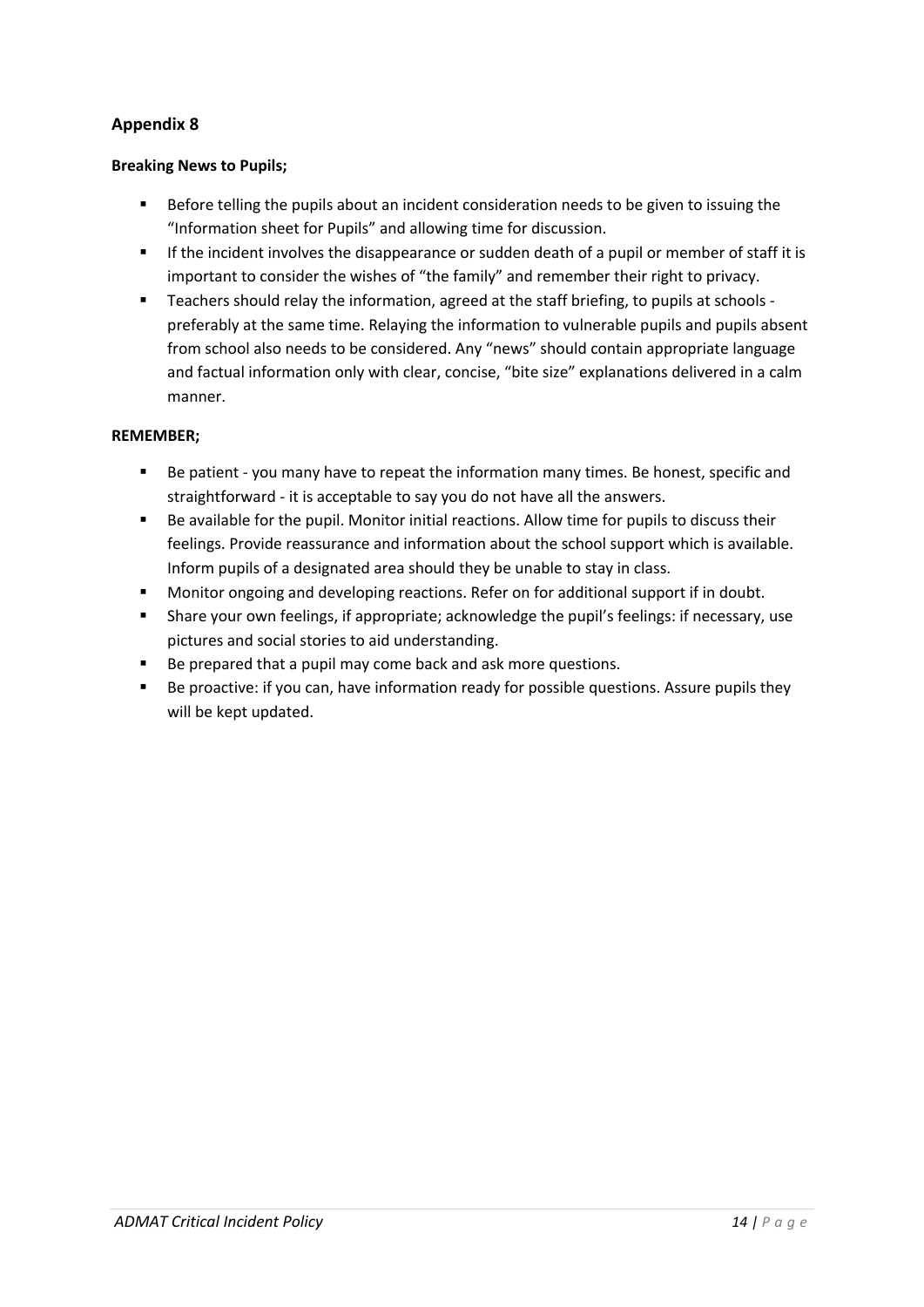## **Children's Understanding of Death;**

- Children's understanding of death will depend on their cognitive and developmental stage. They will revisit the loss as they mature, reach significant milestones and become more able to talk about their experiences.
- Children with learning or cognitive delay will progress through the developmental stages at a slower pace or indeed may remain at an early stage in their understanding of death
- Children do experience similar feelings to adults following a death but often express their feelings differently depending on their development stage
- There is no right or wrong way to grieve. It is important to allow children to grieve in their own way and in their own time. They may see-saw in and out of grief, needing time to play and have fun as well as cry.

| Age           | <b>Concept of Death</b>         | <b>Possible Reactions</b>            |
|---------------|---------------------------------|--------------------------------------|
| 2 to 5 years  | Death seen as reversible        | Fears abandonment and separation     |
|               | May feel they have caused death | Loud protest                         |
|               | Magical thinking - make up      | Despair                              |
|               | fantasies to fill gaps in       | Indignant at changes in patterns or  |
|               | knowledge                       | routine                              |
|               |                                 | Sleep problems                       |
|               |                                 | Reversion to "baby" behaviours       |
| 5 to 11 years | More exposure to death and      | Withdrawal, sadness, loneliness,     |
|               | understanding of death as       | depression                           |
|               | permanent                       | Anger, guilt, temper tantrums,       |
|               |                                 | nightmares                           |
|               |                                 | Behaviour, learning or longer-term   |
|               |                                 | school problems                      |
|               |                                 | Perfect child – appears brave and in |
|               |                                 | control                              |
|               |                                 | Pre-occupied with death              |
| Over 11 years | Death permanent                 | Withdrawal, sadness, loneliness,     |
|               | Denial - it can't happen        | depression                           |
|               |                                 | Anger, rejection, guilt              |
|               |                                 | Joking, sarcasm                      |
|               |                                 | Dependence or regression             |
|               |                                 | Insecurity, low self esteem          |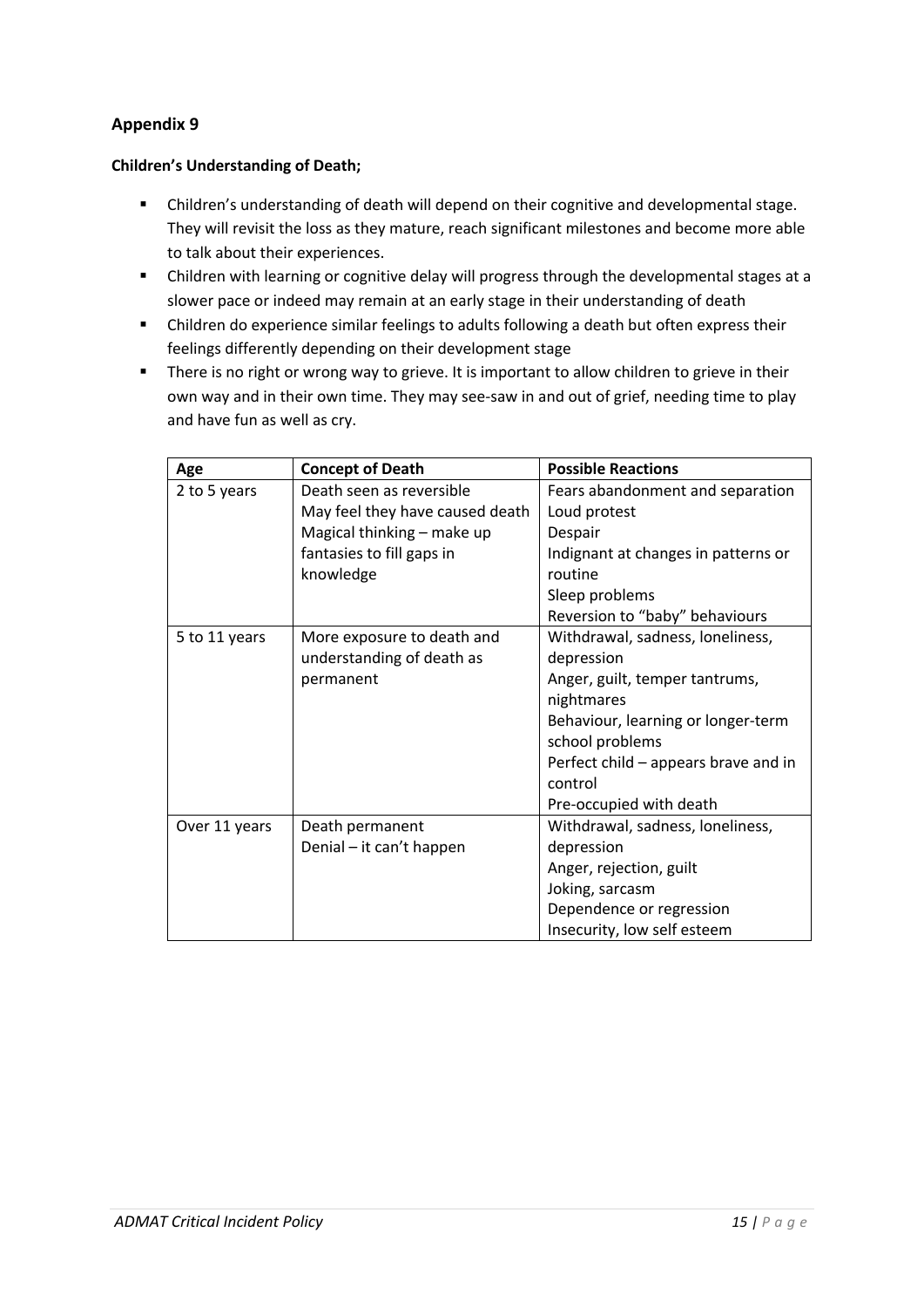#### **Death by Suspected Suicide – Information for staff**

- The term suicide should not be used by a school until it is determined by the Coroner's Office. Where an inquest is required it may be a considerable period of time after the death.
- § When providing support for vulnerable pupils, it would be prudent to make a working assumption of suicide, if all reasonable indicators suggest that this might be the case. Pupils and members of the community may be inclined to describe a death as a suicide before this has been established. Phrases such as 'tragic event' or 'sudden death' should be used by the school when talking to pupils.
- **•** In the aftermath of a sudden death within the school community pupils' vulnerability may increase. Teachers should realise that some pupils may develop suicide ideation and/or selfharm.
- Staff need to be proactive in identifying and monitoring these pupils. Pupils considered to be 'at risk' should be immediately referred to the Designated Teacher for Child Protection who will then notify parents and advise them of the referral pathway to obtain support for their child. This will include the child's doctor and the Child and Adolescent Mental Health Services.
- Schools should maintain contact with parents to ensure that appropriate action has been taken to protect and support the pupil. Careful records should be kept and securely stored as set out in the school's data protection guidelines. Action must also be taken to identify other at-risk groups in the school, including close friends and relatives and to direct them to appropriate support. At any time, parents, school staff or pupils can contact the "Lifeline 24/7" crisis response helpline service (Tel: 0808 808 8000).
- § Where there appears to be an emerging cluster of perceived suicides in a school or a number of schools in close proximity, the LA's Critical Incident Response Teams will liaise with the relevant Health and Social Care Trusts. This coordinated response will ensure an appropriate community response to the situation while minimising sensationalism and avoiding the glamorising of suicidal behaviour.
- § As with any death, schools may wish to remember the person who has died and to pay tribute to their memory. When an apparent suicide has occurred, schools should be careful to remember the person without condoning the means of death.
- It is important that events are reported in a sensitive and measured way so that other vulnerable young people are not put at risk. The language used is very important.
- Schools should remember to be vigilant around the time of the inquest, court cases and the anniversary of a death and access any support services as may be required.

## **Responding to a Distressed Pupil**

- **EXECTE:** Listen. It can be very difficult for a young person to disclose distress, so it is essential that he/she is given time and attention. Privacy is also important.
- **Take it seriously**. Disclosures of distress should never be minimised. The young person should be taken seriously but the adult should not express alarm. The young person needs to feel safe and have confidence in adults.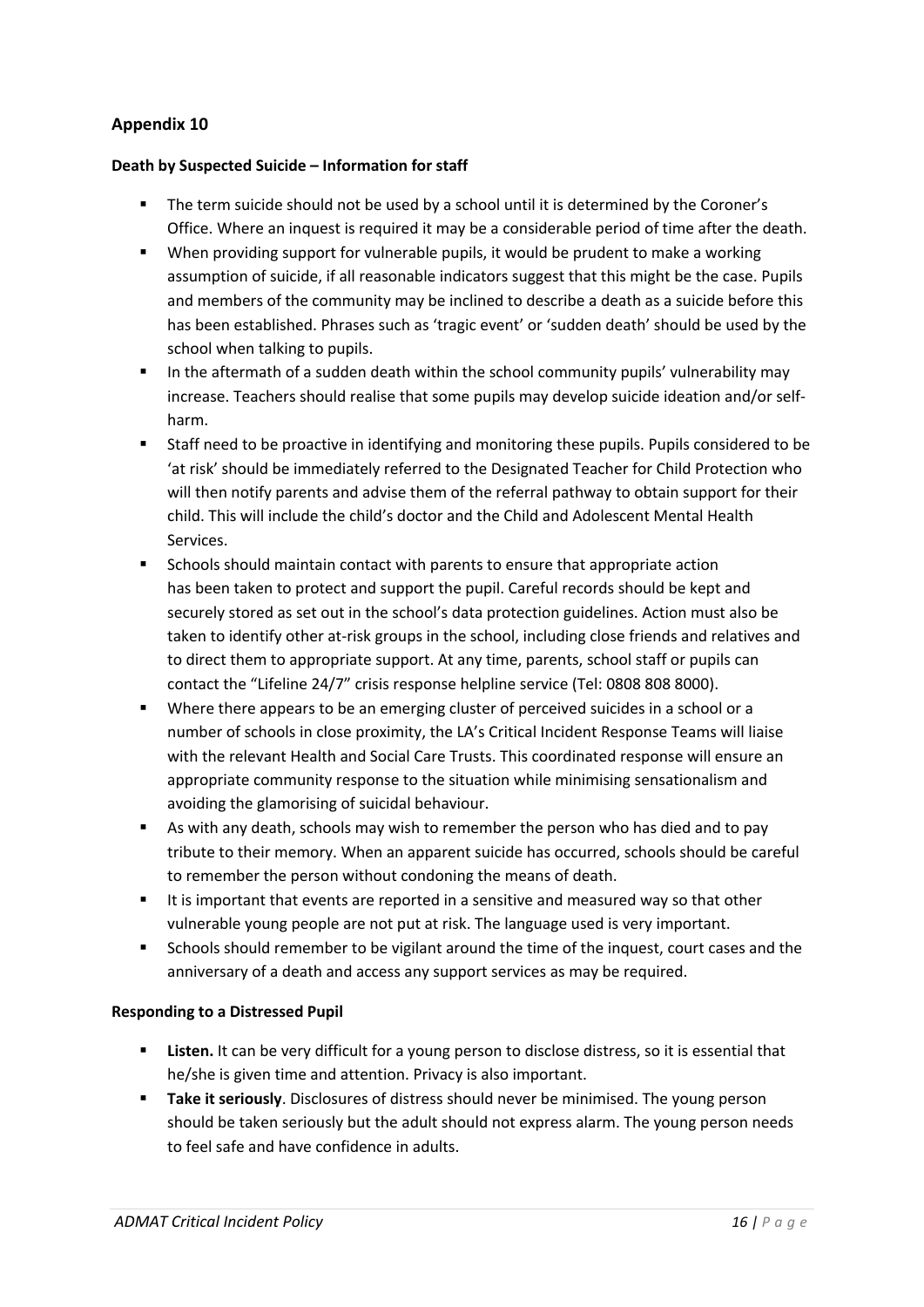- § **Accept the possibility of suicidal thoughts**. These feelings are real and should not be dismissed.
- § **Do NOT promise confidentiality**. Ensure that the young person knows that the information will be handled sensitively but that it must be shared with others to safeguard them. Show a caring attitude. It is acceptable to express care for the young person and a commitment to their well-being.
- **Be open.** If suicidal intent is suspected it is appropriate to ask the young person whether they are thinking of harming themselves and have any plans.
- § **Supervise closely**. Keep the pupil with you until you can deliver them to the care of the Designated Teacher for Child Protection (or appropriate alternative). Sometimes it is more helpful for the teacher to whom the pupil expressed their distress to be the one who stays with him or her while the designated teacher makes safeguarding arrangements.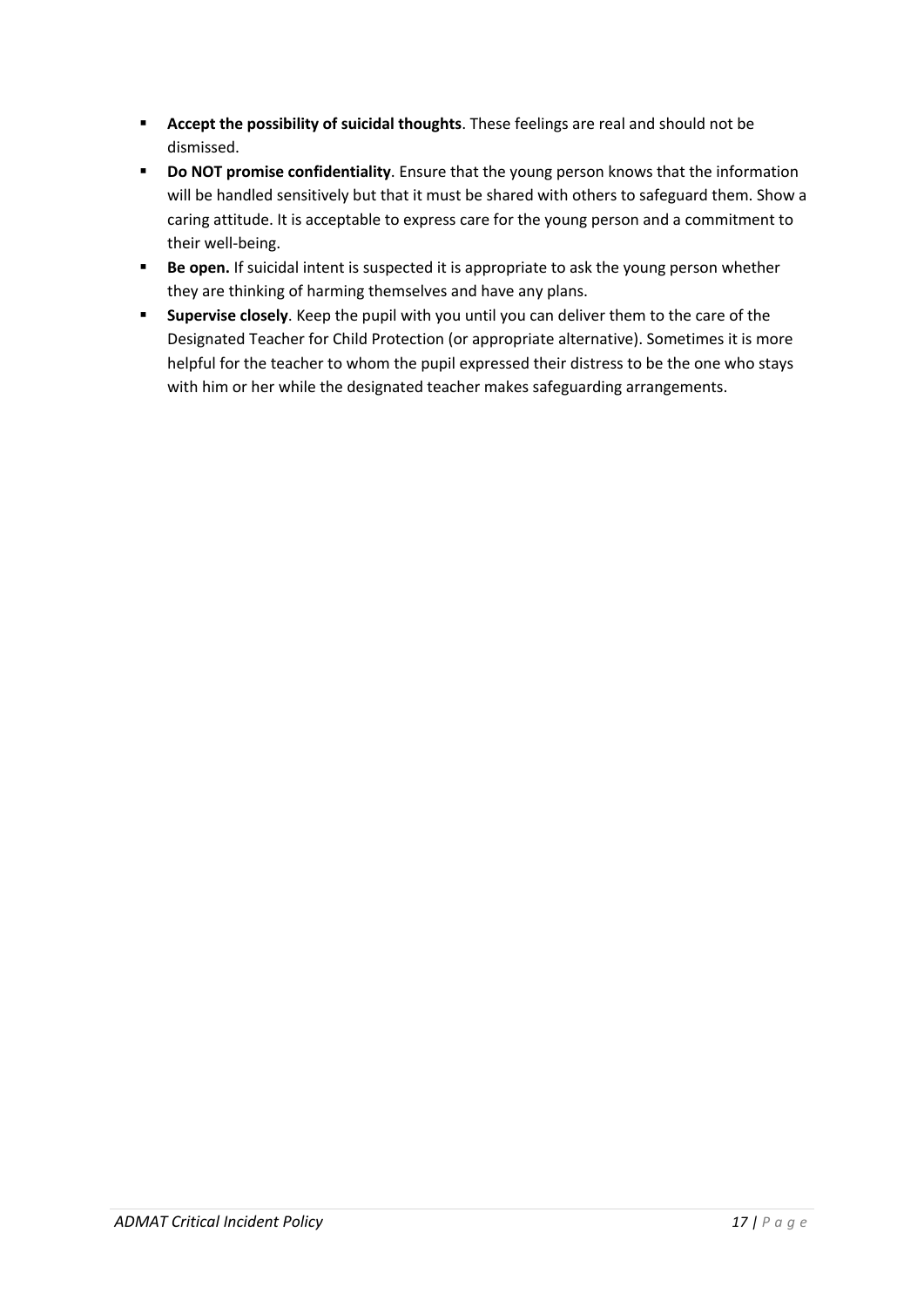## **Lockdown Procedure Guidance for Education Settings in An Daras MAT;**

#### **Introduction**

It is required that all MAT schools should have effective lockdown procedures and that they are regularly tested. This guidance is intended to be used both by schools which already have lockdown plans, to inform their development as necessary, and by those MAT schools where no such plans currently exist. **Note: This guidance is not an actual lockdown plan.** 

Lockdown procedures can also be known as **'sheltering in place'**, and this may be a more suitable term to use with pupils. Additional advice can be sought from NaCTSO https://www.gov.uk/government/organisations/national-counter-terrorism-security-office

#### **Guidance for Schools on Creating Lockdown Procedures**

All MAT schools should consider the need for robust and tested **school lockdown procedures**. Lockdown procedures should be seen as a sensible and proportionate response to any external or internal incident which has the potential to pose a threat to the safety of staff and pupils in the school. Procedures should aim to minimise disruption to the learning environment whilst ensuring the safety of all pupils and staff. Lockdown procedures may be activated in response to any number of situations, but some of the more typical might be:

- A reported incident/civil disturbance in the local community (with the potential to pose a risk to staff and pupils in the school).
- An intruder on the school site (with the potential to pose a risk to staff and pupils).
- A warning being received regarding a risk locally, of air pollution (smoke plume, gas cloud etc) or chemical, biological or radiological contaminants.
- A major fire in the vicinity of the school.
- The close proximity of a dangerous dog roaming loose.

#### **Lockdown Arrangements**

Lockdown arrangements should be determined by MAT schools on an individual basis, as they will be dependent to a large extent on local circumstances such as premises design and layout, class arrangements, resources available, etc. Schools should consider having two types of lockdown; **'partial'** and **'full'**.

## **1. Partial Lockdown**

#### **Alert to staff:** 'Partial lockdown'

In a partial lockdown staff and pupils should remain in the school building and all doors leading outside should be locked. No one should be allowed to enter or leave the building; however teaching and work can continue as usual. This may be as a result of a reported incident / civil disturbance in the local community with the potential to pose a risk to staff and pupils in the school. It may also be as a result of a warning being received regarding the risk of air pollution, etc.

#### **Immediate action**

- All outside activity to cease immediately, pupils and staff return to building. (There needs to be a means of communicating the alert to duty staff at break times).
- All staff and pupils remain in building and external doors and windows locked.
- Free movement may be permitted within the building dependent upon circumstances.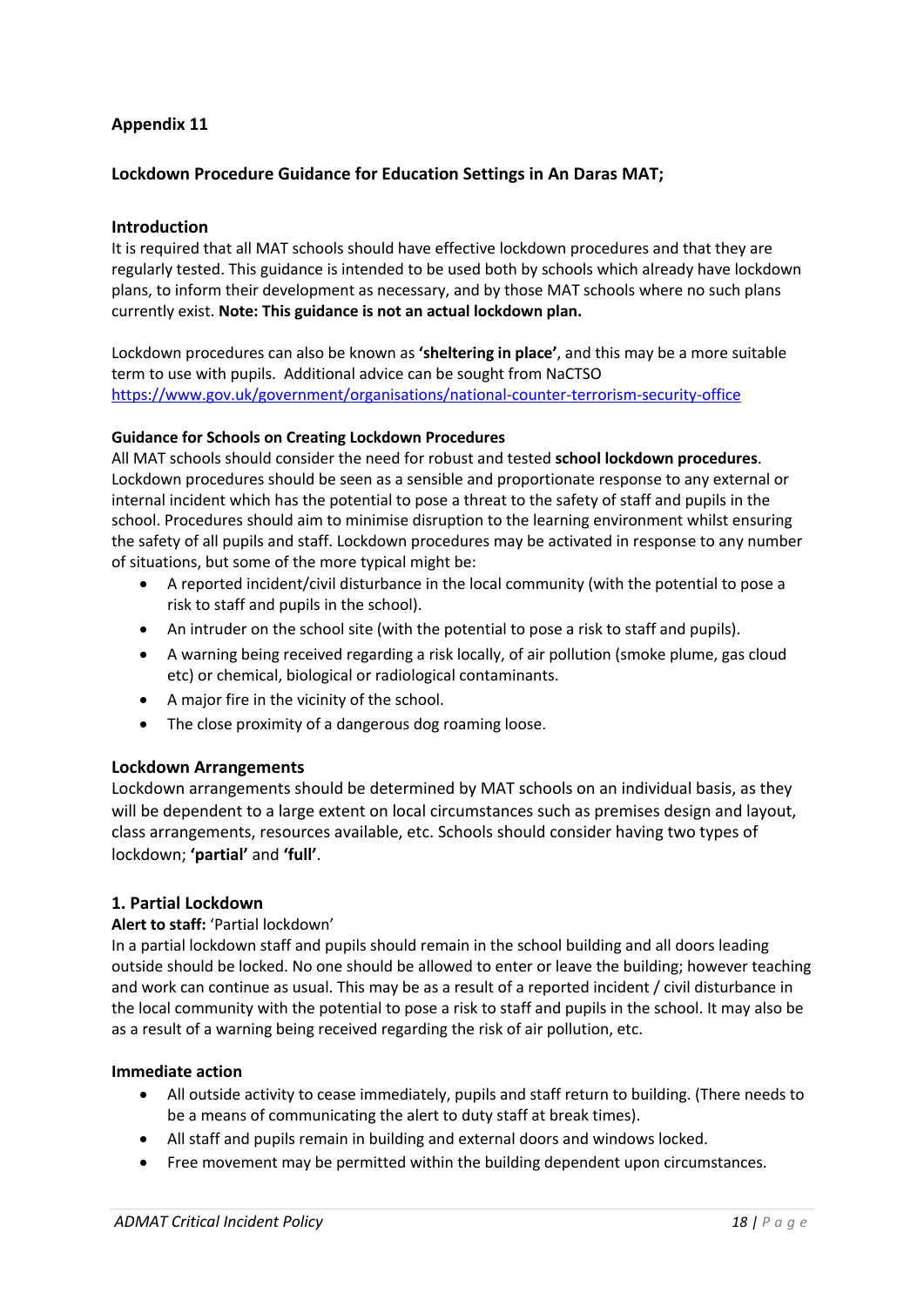- In the event of an air pollution or chemical, biological or radiological contaminants issue, air vents, fans, heating and air conditioning systems should be closed or turned off.
- Use anything to hand to seal up all the cracks around doors and any vents into the room you aim to minimise possible ingress of pollutants.
- Staff should await further instructions. All situations are different. Once all staff and pupils are safely inside, senior staff will conduct an ongoing and dynamic risk assessment based on advice from the Emergency Services. Inform your **Area Schools Support Team** and the **MAT Central Office**.

A 'partial lockdown' may also be a precautionary measure, but puts the school in a state of readiness (whilst retaining a degree of normality) should the situation escalate. Emergency Services will advise as to the best course of action in respect of the prevailing threat.

## **2. Full Lockdown**

## **Alert to staff**: 'Full lockdown'

This signifies an immediate threat to the school and may be an escalation of a partial lockdown. The aim of a full lockdown is for the school and its rooms to appear empty.

#### **Immediate action**

- All pupils/staff stay in their classroom or move to the nearest classroom.
- Office staff should remain in their office.
- External doors locked. Classroom doors locked (where a member of staff with key is present).
- Windows locked, blinds drawn, internal door windows covered (so an intruder cannot see in).
- Pupils/staff sit quietly out of sight and where possible in a location that would protect them from gunfire (bullets go through glass, brick, wood and metal. Consider locations behind substantial brickwork or heavy reinforced walls).
- Lights, smartboards and computer monitors turned off.
- Mobile phones turned off (or at the least turned onto silent so they cannot give away your position).
- A register to be taken of all pupils/staff in each classroom/office.
- Communicate register of staff/pupils to a pre-agreed central office.
- Staff should await further instructions.

Staff and pupils remain in lock down until it has been lifted by a senior member of staff/emergency services. At any point during the lockdown, the fire alarm may sound which is a cue to evacuate the building.

During the lockdown, staff will keep agreed lines of communication open but not make unnecessary calls to the central office as this could delay more important communication.

Examples of discreet communication channels might be:

- Where staff have access to an internal e-mail system, they could access their account and await further instruction. In practical terms, staff would need to be familiar with accessing their account through a variety of means e.g. laptop, smartphone or tablet.
- Where a school uses 'Parentmail' or other similar communication tool then staff could be put into a defined user group. This could then be used to communicate instructions via text message in an emergency.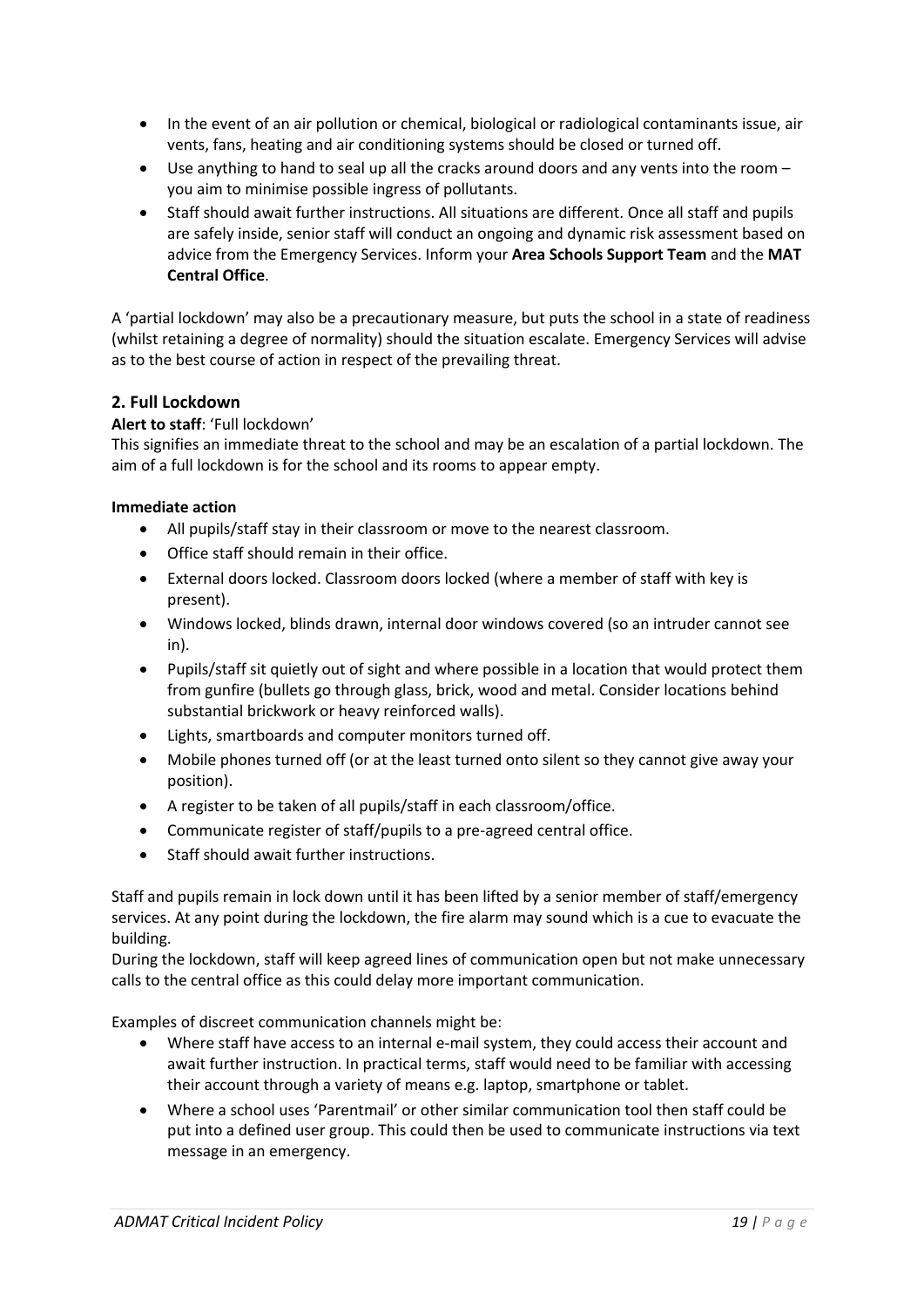## **School Lockdown Plan**

It is not possible to prescribe a generic school lockdown plan as there are a number of variables that will dictate exactly how an individual MAT school responds to those situations identified, for example:

- Access to school bell controls to raise an alarm in an emergency.
- Other means of internal communications messenger, two-way radios, mobile phone, internal e-mail, texts etc.
- School site plan e.g. the layout of buildings and their proximity to one another.
- Age of students.
- Geographical location urban/rural, presence of secure perimeter fence.

Nonetheless, it may be helpful to incorporate the following basic principles in their plans:

- A member of staff is nominated as lockdown manager (plus deputies in their absence) to initiate, manage and conclude the lockdown. They will also communicate with emergency services. Their roles and responsibilities should be documented.
- Staff are alerted to the activation of the plan by a recognised signal, audible throughout the school.
- The use of the fire alarm should be avoided to reduce the incorrect response to an incident.
- Pupils/staff who are outside of the school buildings should be brought inside as quickly as possible.
- Those inside the school should remain in their classrooms or proceed directly to the nearest classroom.
- All external doors and, as necessary, windows are locked (depending on the circumstances, internal classroom doors may also need to be locked).
- Blinds/curtains drawn and windows on internal doors covered.
- Once in lockdown mode, staff should notify the office immediately of any pupils not accounted for and any additional pupils/staff in their classroom via the agreed communication channel.
- Staff should encourage the pupils to keep calm.
- As appropriate, the school should establish communication with the Emergency Services as soon as possible.
- Cornwall Council should also be notified via the Emergency Management Duty Officer. (020 3162 2240 ) and the MAT Central Office should be notified (01566 777503)
- If necessary, parents should be notified as soon as it is practicable to do so via the school's established communications system.
- Pupils must not be released to parents during a lockdown.
- If it is necessary to evacuate the building, the fire alarm should sound.
- Ensure procedures are in place for members of staff who do not have a regular office or classroom.
- Ensure visitors/volunteers/peripatetic staff are included in your school lockdown plan.
- Establish an official lockdown termination announcement/signal so that all staff know that it is authentic.
- Specific arrangements should be made for pupils/staff with different needs (i.e. hearing/visual impairment or mobility needs).
- Areas in the school that cannot be effectively locked down should be identified and the lockdown procedures should include instructions on removing staff and pupils from these areas to a place of safety (i.e. toilets/outbuildings).
- Establish agreed methods of communication from staff to the lockdown manager should a dangerous intruder be located on the school premises.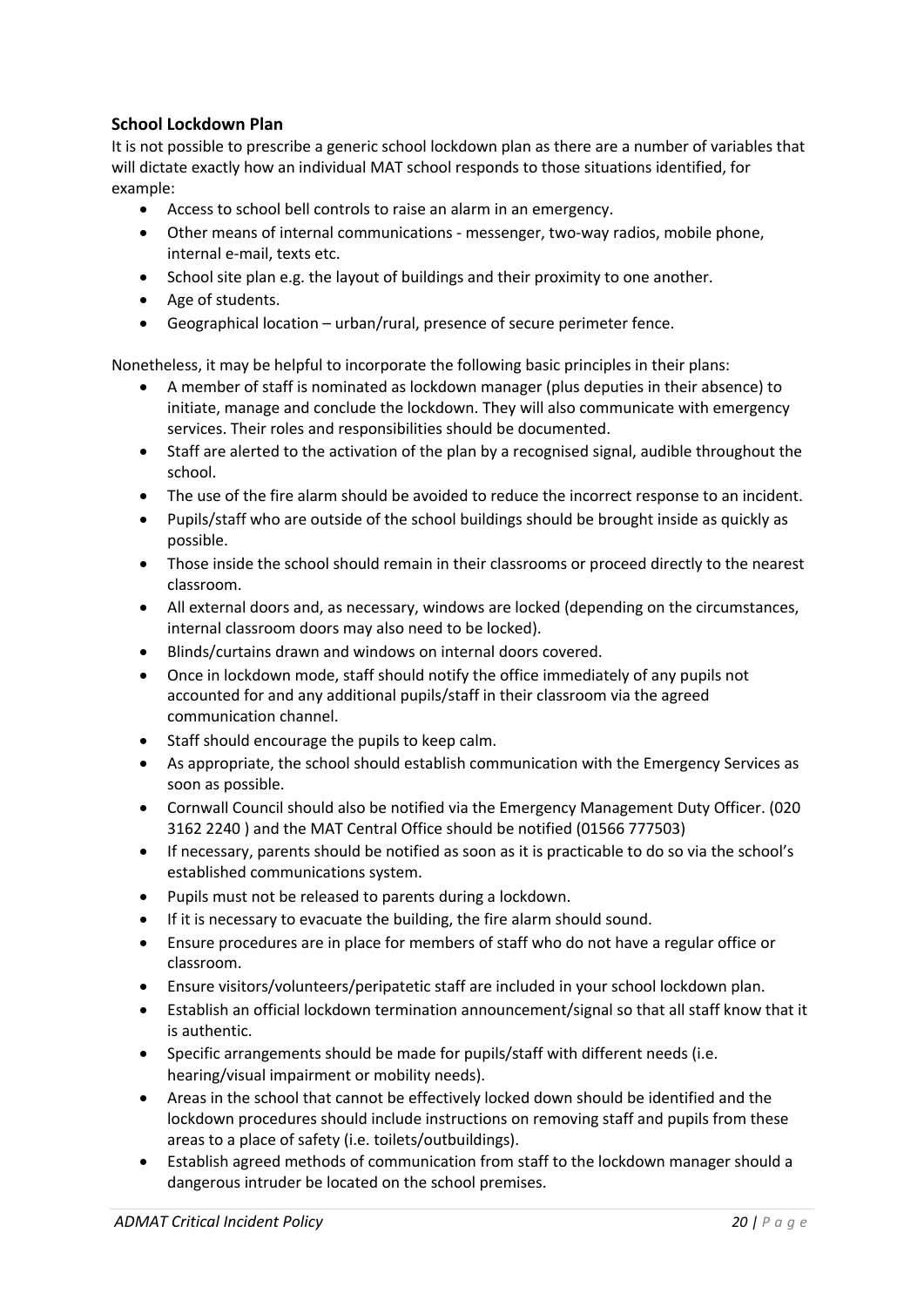• An overview sheet outlining the school's procedures will be displayed in the staffroom and other places throughout the school as appropriate (see Appendix A).

In the event a school is in lockdown and the fire alarm sounds, the school should contact the emergency services as in a normal fire alarm activation. A nominated member of staff who has a means of remote communication (e.g. a walkie talkie) should go to the fire alarm panel to establish what zone has been activated. Once the zone has been identified, the alarm should be silenced and another person sent to the area to investigate. They will need to approach with caution as there may be a fire or an intruder may have activated the alarm. If a fire is discovered this information should be communicated back to the person at the fire alarm panel, who should resound the alarm, update the emergency services and evacuate the school.

Due to the fast-moving nature of incidents that require lockdown it is important that all staff are able to act quickly and effectively. Staff should have clear roles and responsibilities and it is of vital importance that the school's lockdown procedures are familiar to members of the senior management team, school administrators, teaching staff and non-teaching staff. Depending on their age, pupils should also be aware of the plan. (Regular practices will increase their familiarity).

Staff's understanding should be regularly checked with regular training refreshers. A lockdown drill should be undertaken at least once a year (or possibly termly dependent on risk analysis) and thoroughly debriefed to monitor the effectiveness of your arrangements. Parents too should know that the school has a lockdown plan and that it will be regularly tested. **However, it is not advisable to share the school's full lockdown plan.** 

It would also be good practice to:

- Conduct a number of table top exercises with the senior leadership team to test the procedures against various scenarios.
- Rehearse lockdown arrangements with all staff and pupils.
- Display lockdown drill information in every classroom alongside information relating to fire drills.

# **Communication between Parents and the School**

Arrangements for communicating with parents in the event of a lockdown, should be routinely shared either via newsletter or the school website.

In the event of an actual lockdown, it is strongly advised that any incident or development is communicated to parents as soon as is practicable. It is obvious that parents will be concerned but regular communication of accurate information will help to alleviate undue anxiety.

Parents should be given enough information about what will happen so that they:

- Are reassured that the school understands their concern for their child's welfare, and that it is doing everything possible to ensure his/her safety.
- Do not need to contact the school. Calling the school could tie up telephone lines that are required for contacting emergency support providers.
- Do not come to the school. They could interfere with emergency support provider's access to the school and may even put themselves and others in danger.
- Wait for the school to contact them about when it is safe to collect their children, and where this will be from.

• Are aware of what will happen if the lockdown continues beyond school hours.

The 'communication with parents' section of the school lockdown plan needs to reassure parents that the school understands their concern for their children's welfare and that everything that can possibly be done to ensure children's safety will be done. However**,** it may also be prudent to